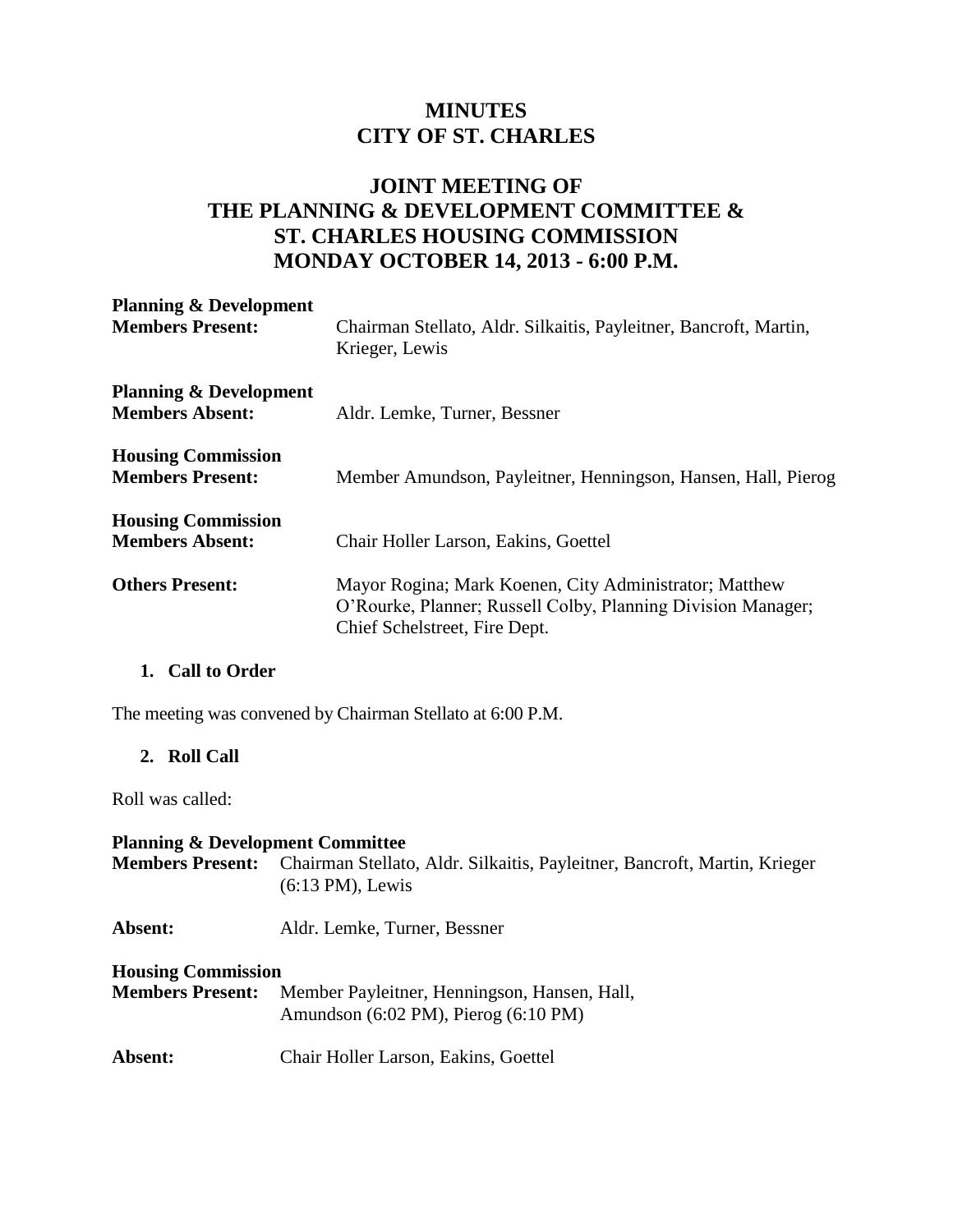- **3. Approval of Agenda**-Approved.
- **4. Discussion Items**
	- A. Presentation by CMAP and Kane County Staff "Homes for a Changing Region: Introduction and Draft Analysis"

Mr. O'Rourke said over a year ago the City Staff was contacted by Geneva's City Staff regarding filing a joint application for a local technical assistance grant, which is a for a Housing Study that is part of the "Homes for a Changing Region Project". He said the grant was submitted, successfully received, and the city has been informed that would be working with both CMAP and Kane County staff. He said the study would be paid for through the grant to the benefit of the 4 communities; Batavia, Geneva, North Aurora and St. Charles, which is called a multi-jurisdictional sub-regional housing study. He said work began over the summer compiling a lot of data and tonight represents one of the first milestones with a public presentation, and there will be a few more presentations to follow until there is a finalized plan.

Drew Williams-Clark-CMAP-said this is a project that is a partnership of several organizations; CMAP, Kane County-Planning Staff, Metropolitan Planning Council and the Metropolitan Mayors Caucus, which all bring policy expertise to the project. He said he has been involved in the project since 2009, but has been around since 2005. He said in 2005 the Metropolitan Mayors Caucus and what was then known as Metropolis 2020, got together and hired a consulting firm to conduct a forecast of housing supply and demand out till the year 2030. He said at that time they forecasted an inadequate supply of workforce attainable housing and was a pretty vast undersupply which took into account some of the demographic shifts that have been forecasted in the region for some time now. He said they shopped that around to all the municipalities as to how to address it, and all had the same response, that's all well and good but the data represents a six-county region. He said since then they go community-by-community to provide the same forecast of supply and demand based on income groups to be sure everyone has the same data to inform their housing policies as they move forward over the next 30-years. He said tonight is the beginning of a conversation and then he would like a frank discussion about what the Committee/Commissions reactions are to the information. He said CMAP would be back at least twice before the end of the project to direct the city, listen to the reactions to that and then to finally create a nice policy planning document later.

Brett Hanlon-Kane County-said Homes for a changing region does these policy plans sub regionally and a lot of the issues can be best addressed by combining resources between the communities, and the issues are not constrained by municipal borders. He then showed a PowerPoint presentation providing a brief overview for the program and project:

- Originated in 2005
- Well over 25 Homes Policy plans completed
- Process is free of charge
- Funding is from HUD's Sustainable Communities Initiative, Chicago Community Trust, Illinois Housing Development Authority and the Harris Family Foundation.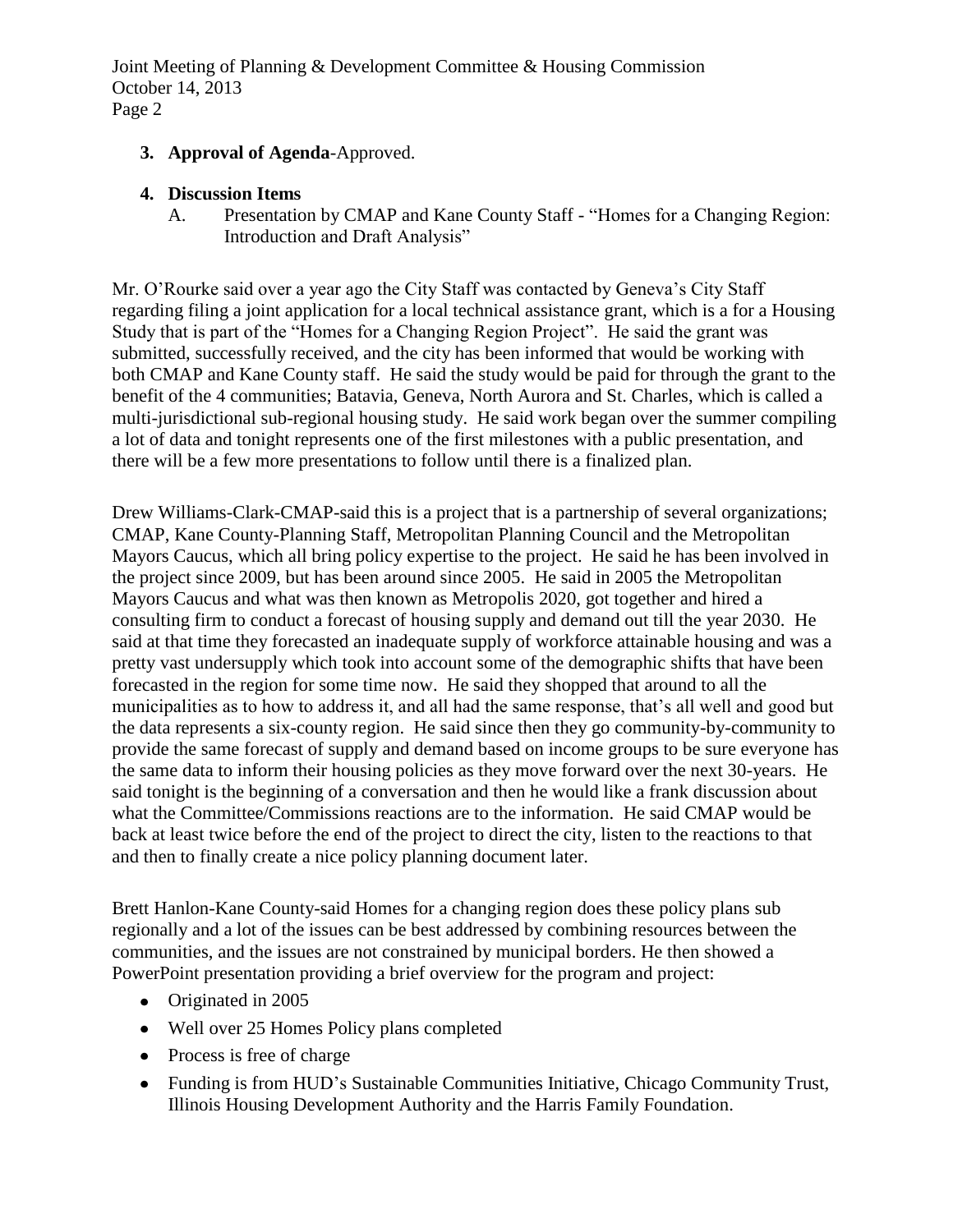Mr. Hanlon said it is a new innovative way to approach housing planning, all the analysis are done by the people currently living in St. Charles. He said it looks at the demand that is there, its market based so it look at the housing supply that is currently existing which looks at the number of units that can be built out to the year 2040 with the existing zoning in place.

Mr. Hanlon shared the 2013 Housing Trends:

- Populations are shifting to infill
- Future success relies on identifying prime locations for compact development
- Demand is changing in favor of renting.

Mr. Hanlon shared the four Demographic groups that will drive the new housing market:

- Older baby boomers (55-64 yrs/old)
- Younger baby boomers (46-54 yrs/old)
- Generation Y (late teens-early 30s)
- Immigrants and their children

Mr. Hanlon shared the Central Fox Valley Homes Process which works with individual municipaliti4es to identify opportunities and future goals from July-September. He said they were able to refine growth projections with capacity analysis and key development opportunities as seen by local leaders. He said that in November there would be both a public workshop and an on-line style workshop for the residents which would involve;

- Present baseline data and future predictions to community
- Conduct visual preference survey
- Mapping exercise
- Use public input to start working on key area visualization.

Mr. Hanlon said following the workshop from the month of December to May of 2014 the process would be:

- Finalization of municipal recommendations
- Meeting with mayors to review sub-regional recommendations
- Finalization of sub-regional recommendations
- Review of draft plan by mayors and municipal officials
- Completion of the plan

Mr. Hanlon shared to components of the plan:

- Project summary
- Existing condition
- Current housing analysis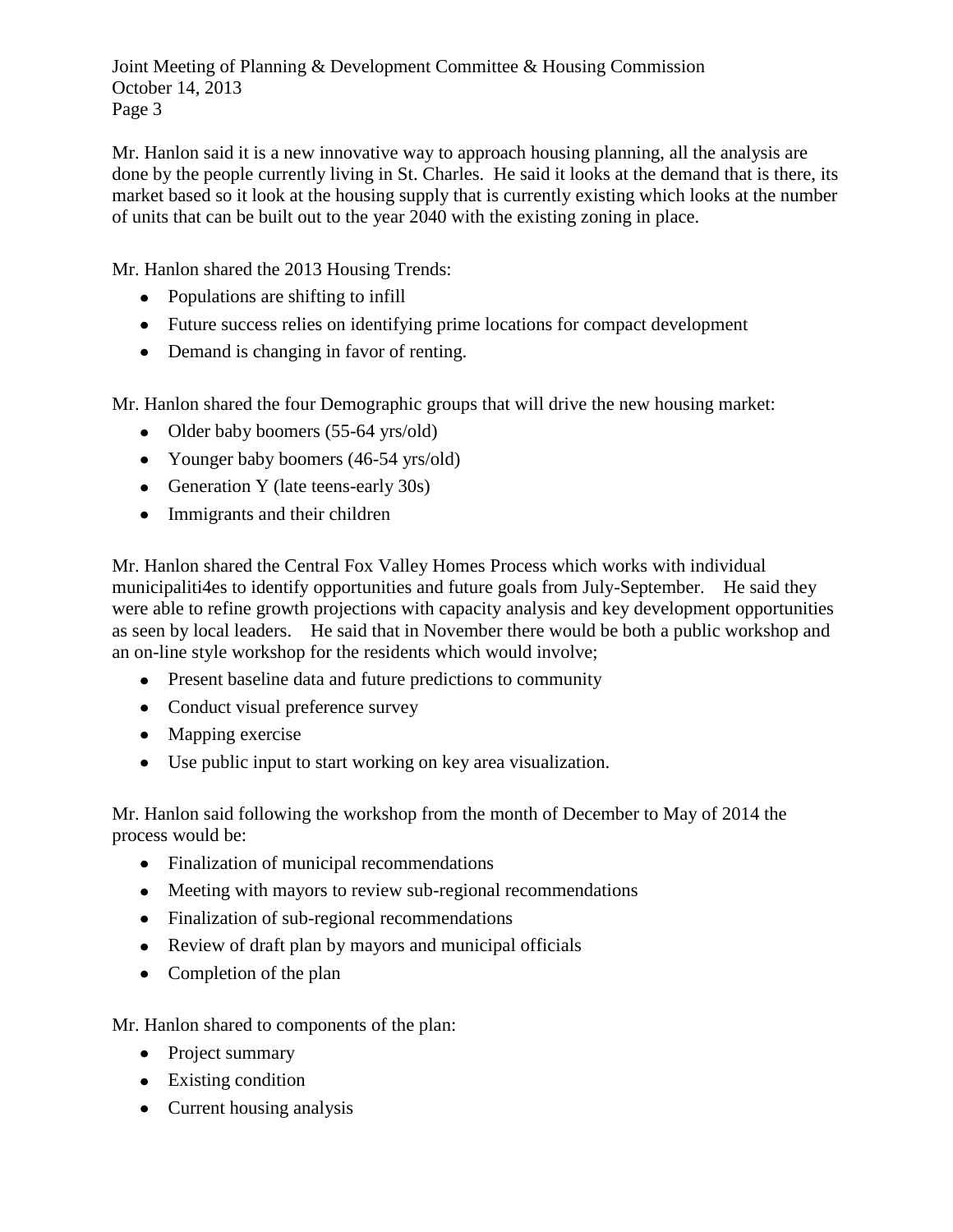- Projecting future housing needs
- Capacity for growth
- Future housing conclusions
- Sustainability
- Urban design focus area (optional)
- Recommended strategies
- Conclusion

Mr. Hanlon noted that the policy plan is consistent with the goals in the Kane County's 2040 plan, which is the counties long range comprehensive plan that was adopted last May 2012. He said as the county board adopted this plan, it created the Kane County planning cooperative which is the central core of the 2040 plans implementation strategies. He said the cooperative is an innovative way to do planning, integrating the health dept., division of transportation and the division of land use. He said the main goal for the cooperative is to help municipalities fill in the gaps and local planning resources by providing technical assistance. He said there are other communities going through the same process; Elgin, East Dundee, West Dundee and Carpentersville.

He said the 2040 plan identifies challenges brought about by growth and Kane County is expecting to see 270,000 more people, 94,000 more households and 144,000 more jobs. He said to meet the challenges safe, affordable and diverse housing, which is what the project will do, by providing infill development with transit options. He said it will maximize mobility and connectivity and enable the preservation of green space, which will allow the replenishment of aquifers and maintain great water supply, and all this comes together to create a healthy population.

Ellen Johnson-Kane County-showed a PowerPoint Presentation explaining that data that would be incorporate into the plan and analyzed further into the housing plan and to inform later recommendations.

St. Charles Population 2007-2011 ACS Data

- 2011-32,792 (+17.5% since 2000)
- 2011 Households:  $12,201 (+17.8\% \text{ since } 2000)$
- Median household income: \$77,011
- 5.4% of the population below the poverty line

Race/Ethnicity

- 85% white
- 10% Hispanic or Latino
- $\bullet$  2.3% Asian

Housing Data

 $\bullet$  12,000 housing units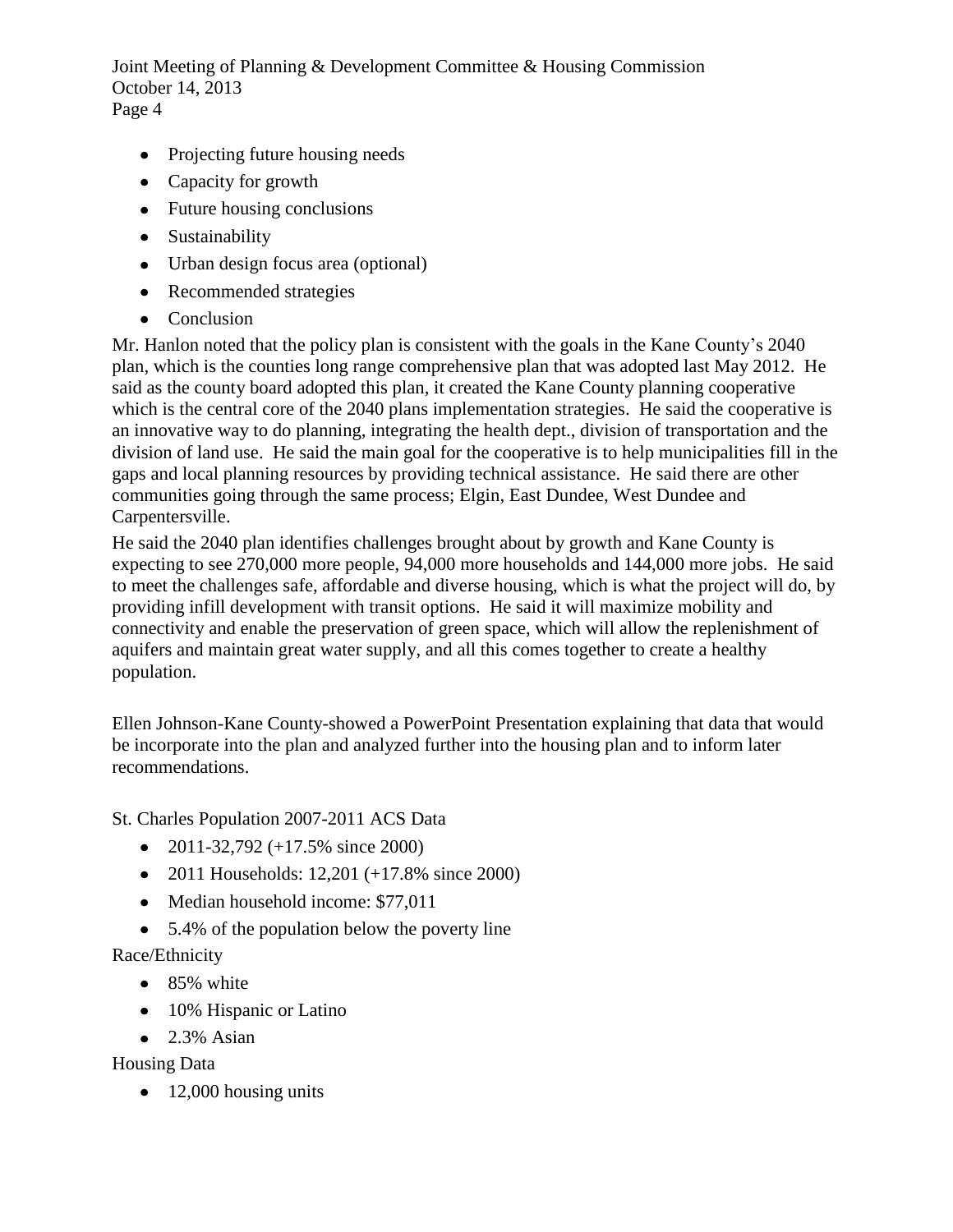- 60% are single family homes
- Most owner occupied
- 30% of units are multifamily structures
- Largest number of occupied units have household incomes between 50-75,000
- Most higher income households are homeowners
- Middle and lower incomes renters become more prevalent
- The owner/renter split is more equal

Defining the affordability in homes is divided into three categories:

- Affordable-less than 30% of income on housing (or less than 45% for housing and transportation)
- Unaffordable-over 30% of income on housing (or over 45% for housing and transportation)
- Severely unaffordable-over 50% of income on housing

Ms. Johnson then explained the following graphs:

Owner-Occupied Affordability 2000-2011

Renter-Occupied Affordability 2000-2011

2011 Households and housing stock compared with 2040 owner demand

2011-2040 change in owner demand

2011 households and housing stock compared with 2040 renter demand

2011-2040 change in renter demand

Capacity Analysis

- Estimated the amount of vacant land and redevelopment potential by zone for each municipality using local GIS data
- Adjustments, as needed, based on feedback from staff
- Result is maximum number of units that could be built in St. Charles

St. Charles Capacity-Housing capacity by type

- Small lots SF-175 units
- Large lot SF-320 units
- Townhome-205 units
- Multifamily-959 units
- Mobile home/other-0 Total-----1,659 units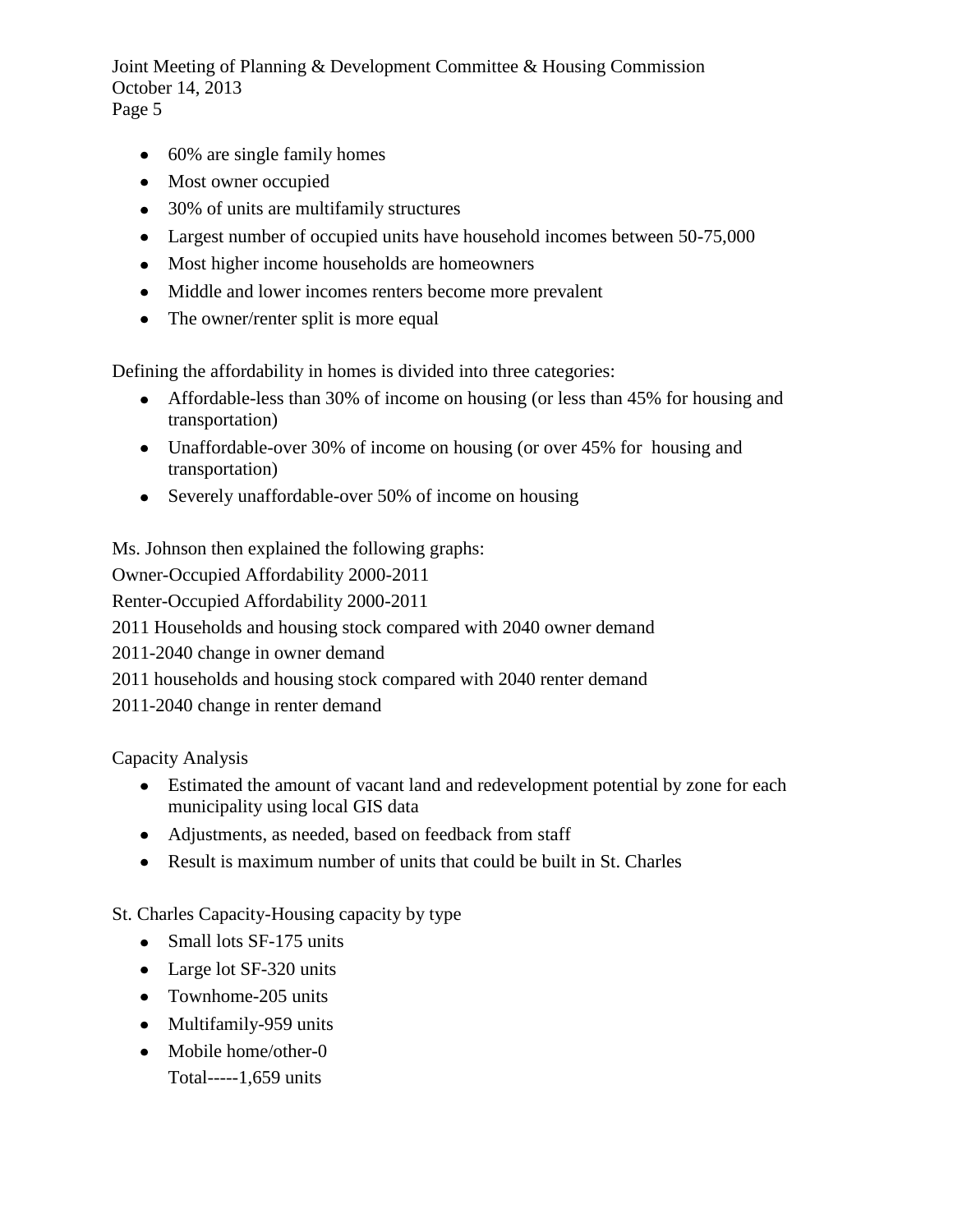Ms. Johnson explained the next steps:

- Public Workshop-Wednesday, November 20-6:30pm Council Chambers
- Input website can be viewed at [www.foxvalley.metroquest.com](http://www.foxvalley.metroquest.com/) (open Nov. 1-30)
- Staff will receive draft recommendation memos by mid-December
- Return in Feb. with draft plan recommendations
- Plans will be finalized and printed in May

Chairman Stellato said 10-years ago there were trends predicted that have all been readjusted based on the economy and going forward is there any type of downturn consideration because it's been seen that it can happen, especially going 20-30 years out. Mr. Williams-Clark said the forecasts have already been adjusted to be sure the 2010 census is taken into account and its assumed that the economy is going to trend upward which over the last 100 years, decade by decade is at a 3% average growth.

Aldr. Lewis said she has heard the baby boom generation is just a blip and when they are gone, and that with all the needed housing and infrastructure that goes in over the next 40-years, what happens then because the upcoming generations will not support it. Mr. Williams-Clark said seniors are a very important population but yes if we try to make products that only fit one group there would be a surplus in that product, but he does not see that happening any time soon. He said he thinks there is still an unmet demand for senior housing that can be sustained for a long time and that the best solutions are versatile ones that could be transitioned later on.

Mr. Hansen said at his bank they have a community reinvestment act to follow and a statistic is the demographic of 2000 that was used in the Kane County test of the assessment area for income. He said he believes there were seven census tracks in 2000 that were low to moderate income that jumped to 34 census tracks that are now low to moderate income levels. He said they were taken in the middle of the recession and something they figured out was income level is really a volatile number in looking at a big recession that was just had and he thinks one of date points that is not volatile is age. He said he thinks anything that is based on age demographics is going to be a bit better projection than income. Chairman Stellato said in tying them together, how social security was tracked. Mr. Williams-Clarke said social security and public assistance are not included.

Ms. Pierog-representing the school board-asked what part of the 4,000 project homes would be families that would affect the schools. Mr. Williams-Clark said as with any new housing development or any new population change that is something to think about. He noted that those numbers are just forecasts, but if the demand is met for 4,000 new families over the next 30 years decisions would have to be made with an ongoing dialogue with the school board because ultimately they would still have the authority to restrict or accommodate that, or meet somewhere in between.